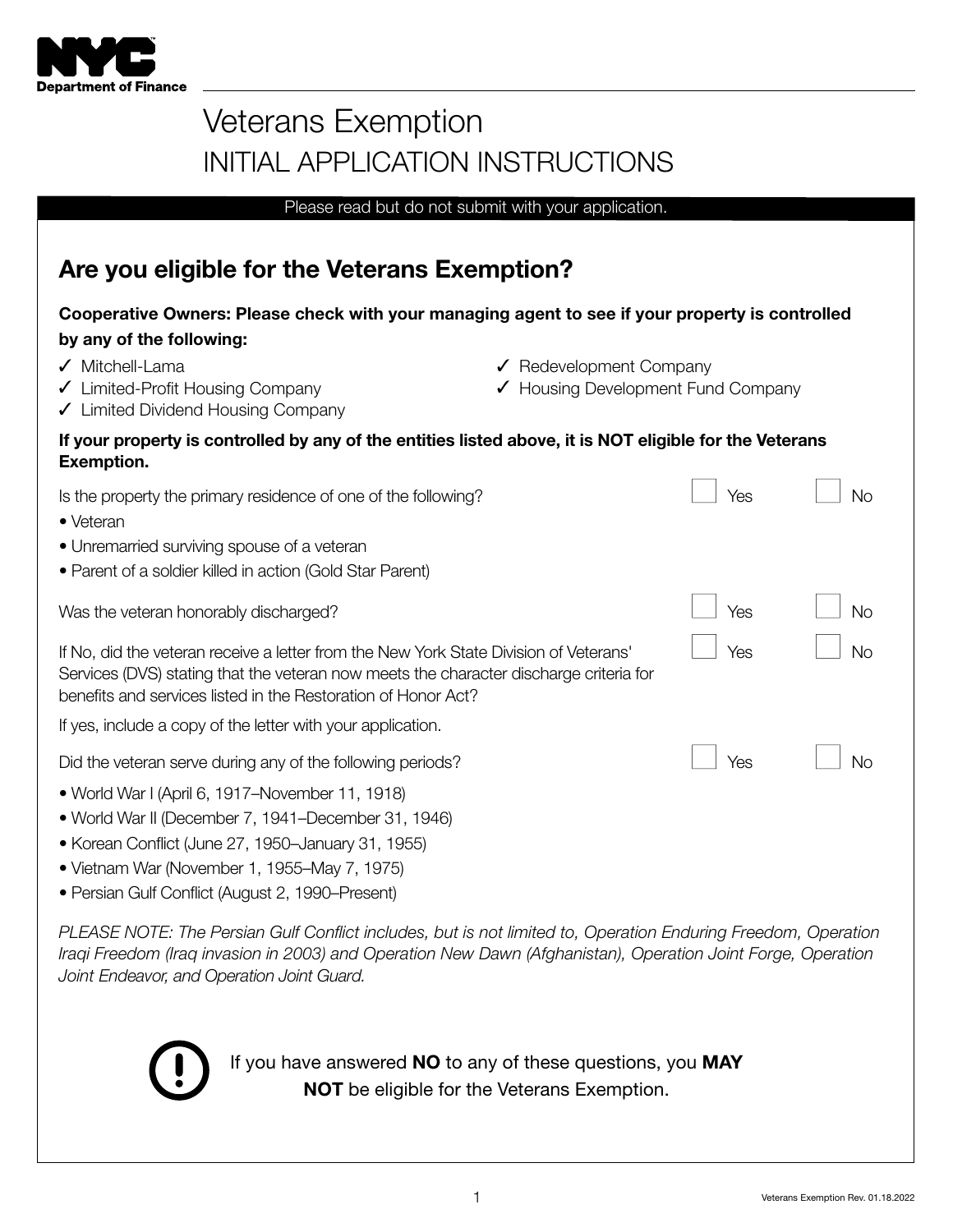# Important Information

## 1. Deadline – March 15:

This application and required documents must be postmarked by March 15, for benefits to begin on July 1st. If the deadline falls on a weekend or a holiday, the deadline will be the next business day.

# 2. Property information:

The borough, block, and lot numbers for properties can be found on the Department of Finance website at www.nyc.gov/bbl, and on your deed or property tax bill. Co-op owners can also check with their management agent for the information. Provide the date you purchased the property or co-op shares.

# Properties owned by trust or life estate:

 If the property has a life estate, only the individual retaining the life estate can apply. If the property is held in a trust, only the qualifying beneficiary/trustee can apply.

# Properties owned by a business:

If your property is owned by a business, it is not eligible for homeowner tax benefits.

## 3. Primary residence:

Your primary residence is your principal and permanent place of residence. You can have only one primary residence but may own more than one property. Please provide documents if you were absent from the property due to medical reasons or institutionalization.

# Percentage Used As Primary Residency

 If your property contains four or more residential units, indicate the percentage used as your primary residency. Example: if the property is a four-family dwelling and you reside in one-fourth (1/4) of the property, the percentage used as primary residency is 25%. Or, if the owners reside in half of the property (two of the four units) the percentage used as primary residency is 50%.

# 4. Owner information:

Please complete the entire section for all owners and their spouses. If you are a foreign national, please provide your Individual Taxpayer Identification Number (ITIN).

# 5. Transfer of Veterans Exemption:

If you received a Veterans Exemption for a property and can show proof that your previous residence was granted the exemption, you may be able to transfer the exemption to a new property. Both residences must be located in New York State. This application must be received within 30 days of the purchase of the new property. To qualify for the following tax year, the application must be postmarked on or before March 15th. If the property is granted the exemption it will be prorated.

# 6. Additional Property Information:

If you own an additional property outside of New York City and are no longer receiving benefits, you must submit a letter from the county/state local assessor's office indicating there are no benefits for your other property. If you or your spouse own additional/multiple properties, please complete the "Additional Property Information" section on pages 3 and 4 of the application.

Note: If you are currently receiving the Eligible Funds exemption, which does not require primary residency, and wish to apply for the Alternative Veterans Exemption, the property must be the veteran's primary residence. If approved for the Alternative Veterans Exemption, you will lose the Eligible Funds exemption permanently.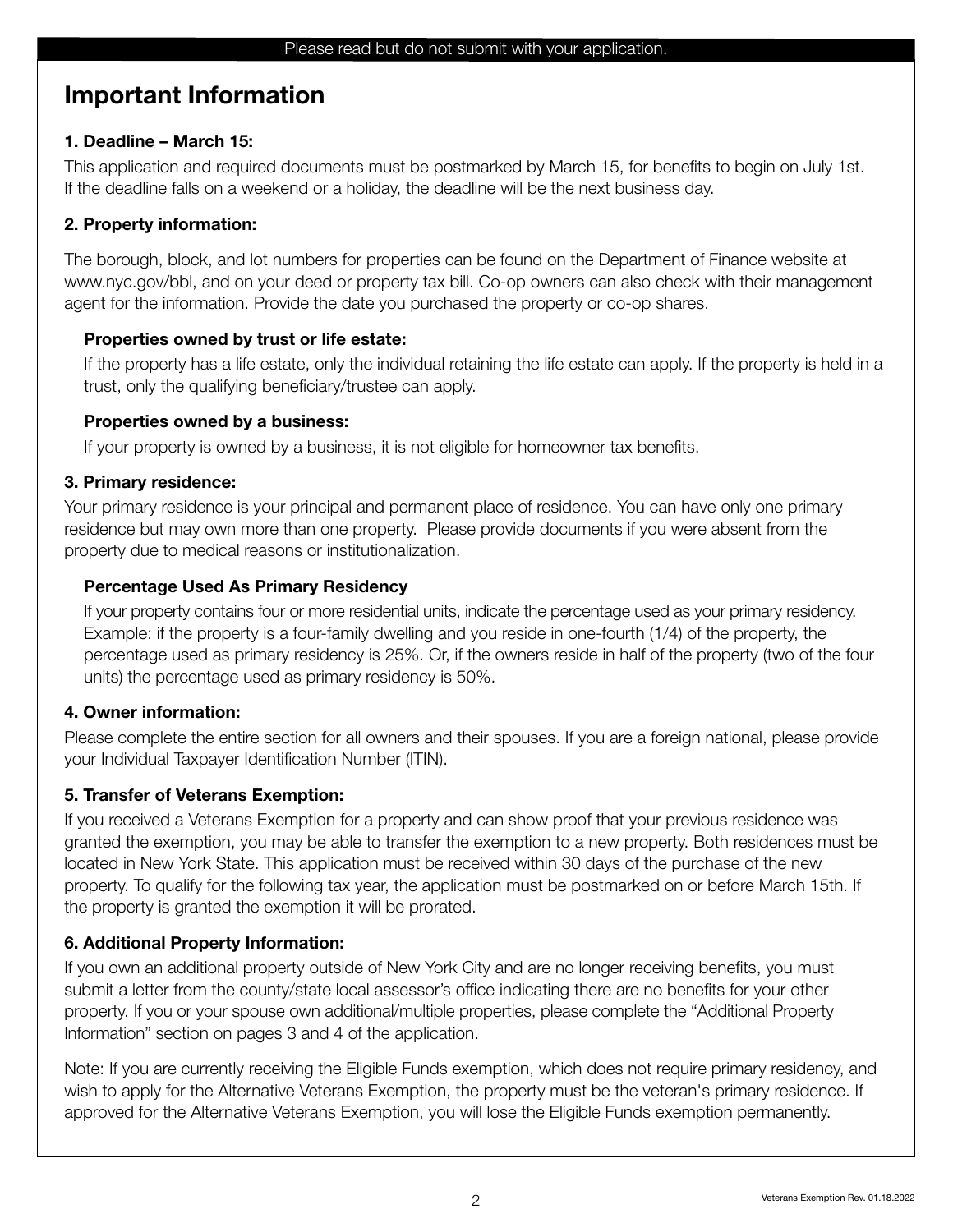#### 7. Submit your application and copies of the required documentation to:

NYC Department of Finance P.O. Box 311 Maplewood, NJ 07040-0311

Application and all required documentation must be postmarked by **March 15**. Keep a copy of your application for your records. You will receive an acknowledgment letter from the Department of Finance when your application is received.

# Required Documention

#### Proof of Veteran Status

- COPY of DD214 or its equivalent
- COPY of separation papers

NOTE: The DD214 (or its equivalent) and/or separation papers are REQUIRED and must be submitted with the application.

#### AND COPIES of one of the following, if applicable:

- Marriage certificate, if a spouse is applying for the exemption based on the military service of the veteran and the veteran is not on the deed.
- Death certificate, if you are an unremarried surviving spouse or Gold Star parent.
- Veterans Administration award letter with service connected disability rating, if the veteran is disabled.
- COPY of New York State Department of Veterans' Services Restoration of Honor letter (required only if the veteran received an other-than-honorable discharge)

To obtain DD214 and separation papers, contact:

National Personnel Records Center 1 Archives Drive St. Louis, Missouri 63138

www.archives.gov/veterans (866) 272-6272

#### NOTE: Additional documentation may be needed in the following cases:

- If the property is a cooperative, please provide a COPY of the stock certificate.
- If the property is held in a trust, please submit a COPY of the trust agreement.

• If the property was willed to an owner, please submit a COPY of last will and testament, probate or court order.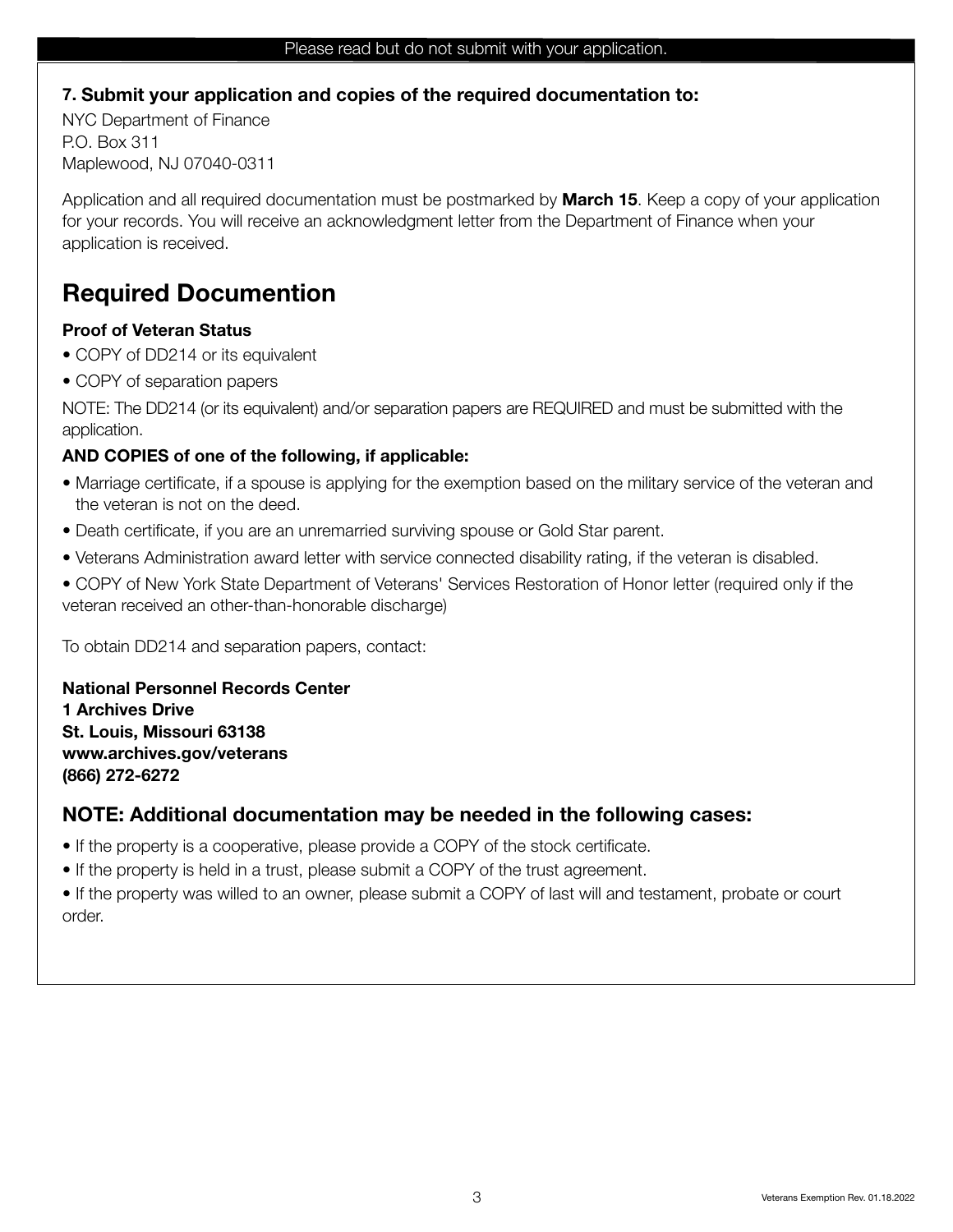

# Veterans Exemption INITIAL APPLICATION

#### This application and all required documents must be submitted (and postmarked) by March 15. For assistance, visit www.nyc.gov/contactpropexemptions or call 311.

PI FASE PRINT

| <b>1. PROPERTY INFORMATION</b>                              |                                                                          |                                          |                                   |      |                         |
|-------------------------------------------------------------|--------------------------------------------------------------------------|------------------------------------------|-----------------------------------|------|-------------------------|
| <b>BOROUGH</b>                                              | <b>BLOCK</b>                                                             | <b>LOT</b>                               |                                   |      | # OF COOPERATIVE SHARES |
|                                                             |                                                                          |                                          |                                   |      |                         |
| <b>STREET ADDRESS</b>                                       |                                                                          |                                          |                                   | APT. |                         |
|                                                             |                                                                          |                                          |                                   |      |                         |
| <b>CITY</b>                                                 |                                                                          | <b>STATE</b>                             |                                   | ZIP  |                         |
|                                                             |                                                                          |                                          |                                   |      |                         |
| <b>TYPE OF PROPERTY</b><br>Condominium unit                 | 1-3 family dwelling                                                      |                                          |                                   |      |                         |
| Cooperative                                                 | 4+ family dwelling % OF SPACE USED FOR PRIMARY RESIDENCE: ____________ % | DWELLINGS WITH 4 OR MORE UNITS, ENTER    |                                   |      |                         |
|                                                             |                                                                          |                                          |                                   |      |                         |
| DATE YOU PURCHASED THE PROPERTY (mm/dd/yyyy)                |                                                                          | COOPERATIVE/CONDO MANAGEMENT INFORMATION |                                   |      |                         |
|                                                             | <b>COMPANY NAME</b>                                                      |                                          | <b>TELEPHONE</b><br><b>NUMBER</b> |      |                         |
|                                                             |                                                                          |                                          |                                   |      |                         |
| IS THIS PROPERTY USED EXCLUSIVELY FOR RESIDENTIAL PURPOSES? |                                                                          |                                          |                                   | Yes  | <b>No</b>               |
| IF NO: PROVIDE % USED FOR NON-RESIDENTIAL PURPOSES          |                                                                          | $\%$                                     |                                   |      |                         |
| IS THERE A LIFE ESTATE FOR THIS PROPERTY?                   |                                                                          |                                          |                                   | Yes  | <b>No</b>               |
| IS THERE A TRUST FOR THIS PROPERTY?                         |                                                                          |                                          |                                   | Yes  | No.                     |
| WAS THE PROPERTY WILLED TO YOU?                             |                                                                          |                                          |                                   | Yes  | No                      |

#### 2. VETERANS INFORMATION

For Proof of Veteran Status

- COPY of DD214 or its equivalent
- COPY of separation papers

NOTE: The DD214 (or its equivalent) and/or separation papers are REQUIRED and must be submitted with the application.

#### AND COPIES of one of the following, if applicable:

- Marriage certificate, if a spouse is applying for the exemption based on the military service of the veteran and the veteran is not on the deed.
- Death certificate, if you are an unremarried surviving spouse or Gold Star parent. Veterans Administration award letter with service information connected disability rating, if the veteran is disabled.
- For a life estate, provide owner information for life estate holder and spouse.
- For a trust, provide owner information for qualifying beneficiary/trustee and submit copy of entire Trust Agreement.
- If the property is a cooperative, please provide a copy of the stock certificate.
- If the property was willed to an owner, please submit a copy of last will and testament, probate or court order.
- For owner receiving medical care in a health care facility, submit documentation from health care facility.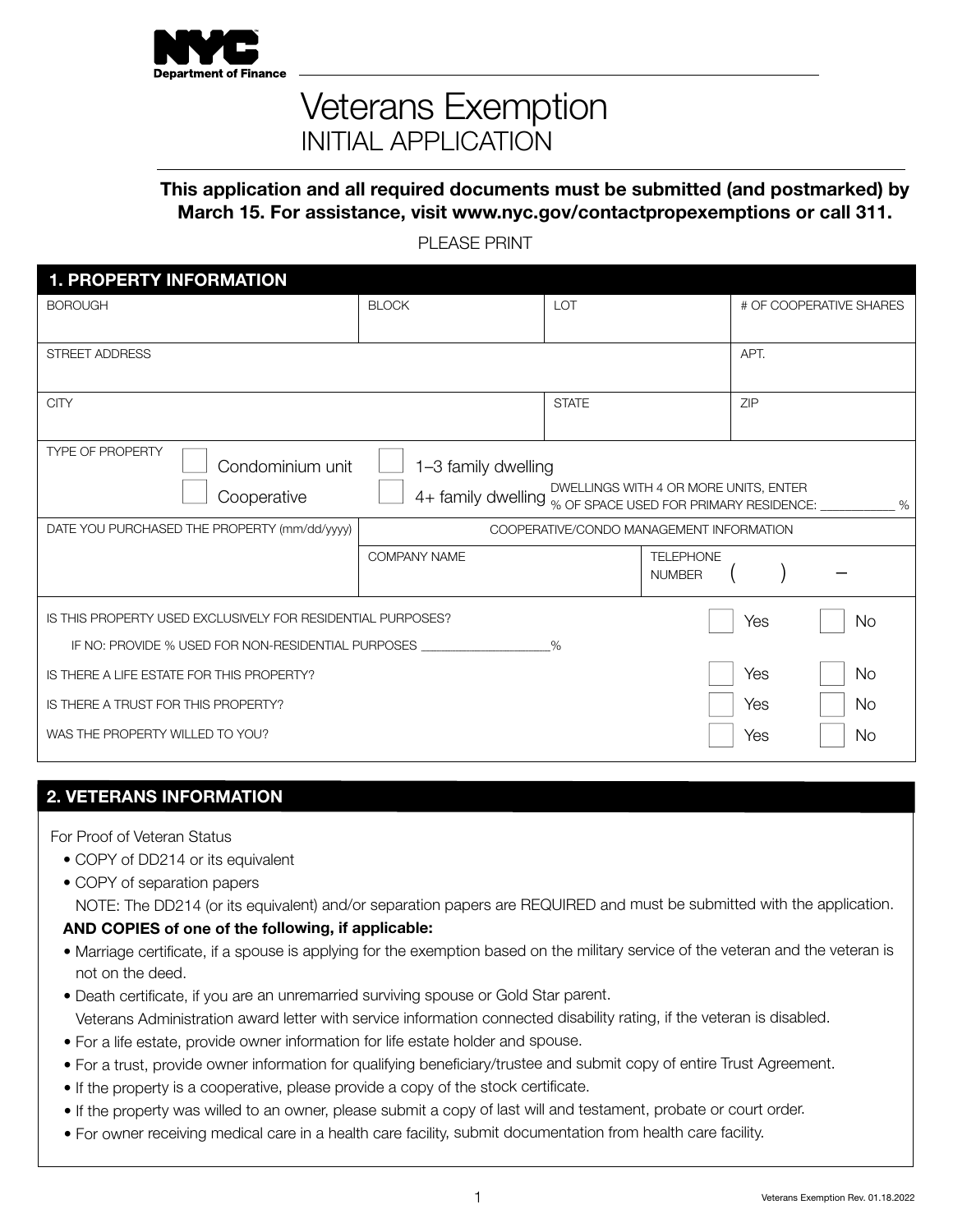# Veterans Exemption INITIAL APPLICATION

## 2. OWNER(S) INFORMATION (CONTINUED)

#### Owner 1

| NAME (FIRST, LAST)         |                               |                                           |
|----------------------------|-------------------------------|-------------------------------------------|
| DATE OF BIRTH (mm/dd/yyyy) | SOCIAL SECURITY / ITIN NUMBER |                                           |
| STREET ADDRESS             |                               | APT.                                      |
| <b>CITY</b>                | <b>STATE</b>                  | ZIP                                       |
| TELEPHONE<br><b>NUMBER</b> | CELL PHONE<br><b>NUMBER</b>   |                                           |
| <b>EMAIL ADDRESS</b>       |                               | IS THIS THE PRIMARY RESIDENCE OF OWNER 1? |
|                            | Yes                           | <b>No</b>                                 |

#### Owner 2:

| NAME (FIRST, LAST)                                               |                               |     |                                           |
|------------------------------------------------------------------|-------------------------------|-----|-------------------------------------------|
| DATE OF BIRTH (mm/dd/yyyy)                                       | SOCIAL SECURITY / ITIN NUMBER |     |                                           |
| STREET ADDRESS                                                   |                               |     | APT.                                      |
| <b>CITY</b>                                                      | <b>STATE</b>                  |     | ZIP                                       |
| <b>TELEPHONE</b><br><b>NUMBER</b>                                | CELL PHONE<br><b>NUMBER</b>   |     |                                           |
| <b>EMAIL ADDRESS</b>                                             |                               |     | IS THIS THE PRIMARY RESIDENCE OF OWNER 2? |
|                                                                  |                               | Yes | <b>No</b>                                 |
|                                                                  |                               |     |                                           |
| ARE OWNERS 1 AND 2<br><b>No</b><br>Yes<br>MARRIED TO EACH OTHER? |                               |     |                                           |

The Federal Privacy Act of 1974, as amended, requires agencies requesting Social Security Numbers to inform individuals from whom they seek this information as to whether compliance with the request is voluntary or mandatory, why the request is being made and how the information will be used. The disclosure of Social Security Numbers for applicants and income-earning occupants is mandatory and is required by section 11-102.1 of the Administrative Code of the City of New York. Such numbers disclosed on any reports or returns are requested for tax administration purposes and will be used to facilitate the processing of reports and to establish and maintain a uniform system for identifying taxpayers who are or may be subject to taxes administered and collected by the Department of Finance. Such numbers may also be disclosed as part of information contained in the taxpayer's return to another department, person, agency or entity as may be required by law, or if the applicant or income-earning occupants give written authorization to the Department of Finance.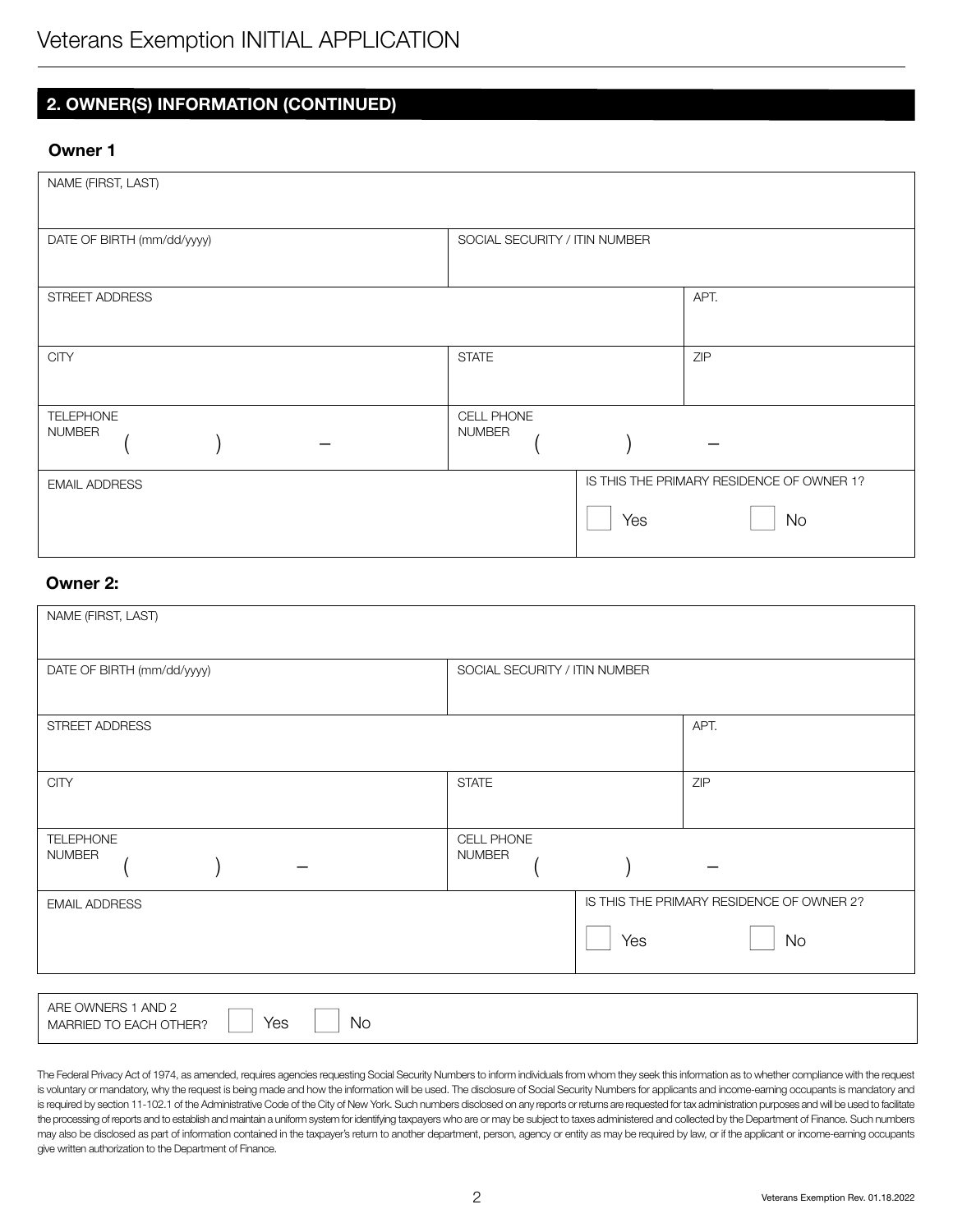# Veterans Exemption INITIAL APPLICATION

## 3 ADDITIONAL OWNER(S) (CONTINUED FROM SECTION 2)

#### Owner 3:

| NAME (FIRST, LAST)                |                               |     |                                           |
|-----------------------------------|-------------------------------|-----|-------------------------------------------|
| DATE OF BIRTH (mm/dd/yyyy)        | SOCIAL SECURITY / ITIN NUMBER |     |                                           |
| STREET ADDRESS                    |                               |     | APT.                                      |
| <b>CITY</b>                       | <b>STATE</b>                  |     | ZIP                                       |
| <b>TELEPHONE</b><br><b>NUMBER</b> | CELL PHONE<br><b>NUMBER</b>   |     |                                           |
| <b>EMAIL ADDRESS</b>              |                               |     | IS THIS THE PRIMARY RESIDENCE OF OWNER 3? |
|                                   |                               | Yes | No                                        |
| RELATIONSHIP TO OWNERS 1 AND 2    |                               |     |                                           |

## 4. ADDITIONAL PROPERTIES OWNED (IF ANY)

Complete the following for each additional property.

If the property is in New York City, please provide the borough, block, and lot number.

#### Additional property 1:

| <b>BOROUGH</b>                                                            | <b>BLOCK</b> | LOT      |              | <b>OR</b> |          | PARCEL ID  |
|---------------------------------------------------------------------------|--------------|----------|--------------|-----------|----------|------------|
| OWNER(S) NAME                                                             |              |          |              |           |          |            |
| STREET ADDRESS                                                            |              |          |              |           |          | <b>APT</b> |
| <b>CITY</b>                                                               |              |          | <b>STATE</b> |           |          | ZIP        |
| <b>EXEMPTIONS RECEIVED</b>                                                |              |          |              |           |          |            |
| <b>Basic STAR/Enhanced STAR</b>                                           | Senior       | Disabled |              |           | Veterans | Other:     |
| Was the property recently sold?<br>If yes, provide sale date (mm/dd/yyyy) |              |          |              |           | Yes      | <b>No</b>  |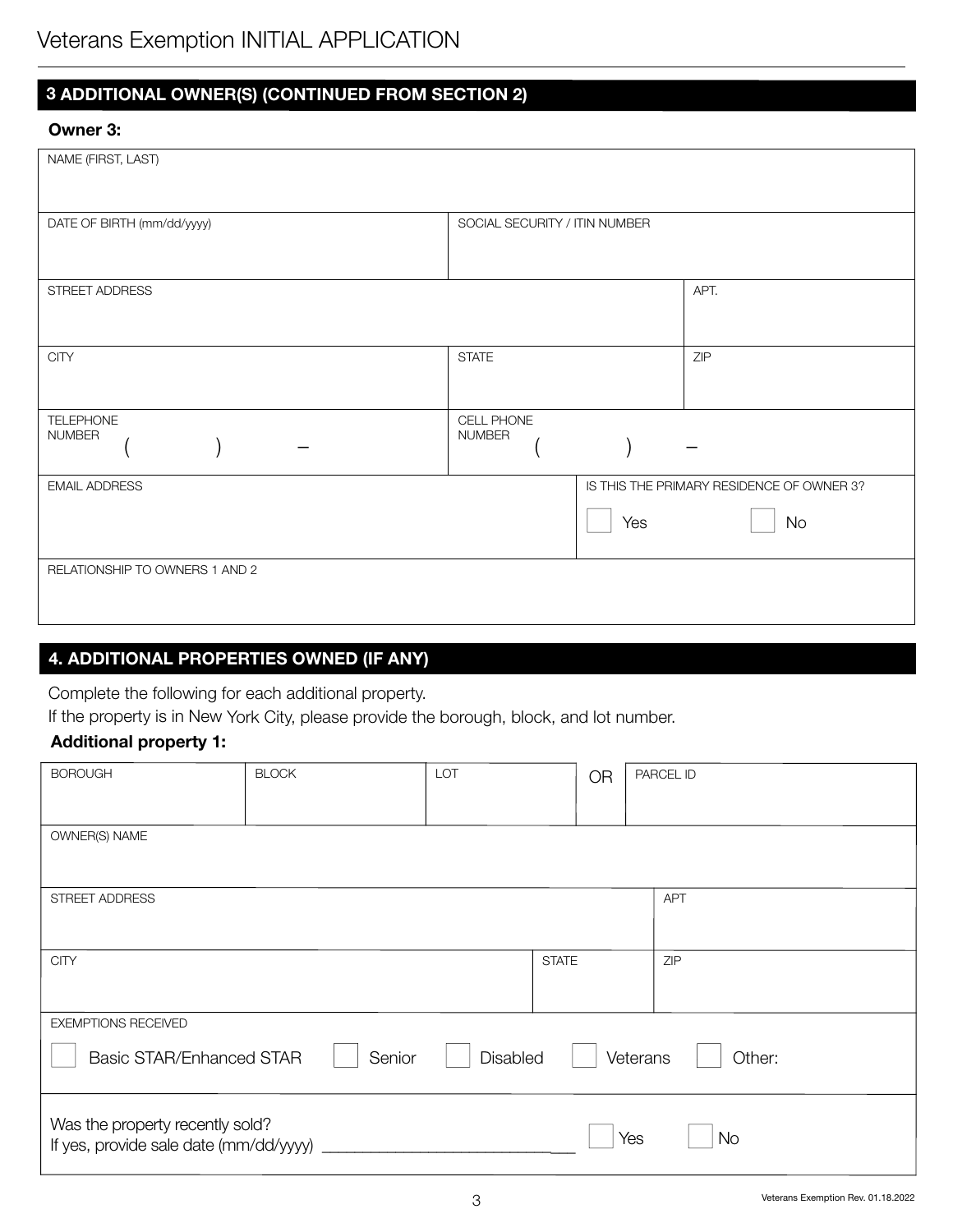# Veterans Exemption INITIAL APPLICATION

#### 4. ADDITIONAL PROPERTIES OWNED (CONTINUED)

#### Additional property 2:

| <b>BOROUGH</b>                                                            | <b>BLOCK</b> | LOT      |              | <b>OR</b> |          | PARCEL ID  |
|---------------------------------------------------------------------------|--------------|----------|--------------|-----------|----------|------------|
| OWNER(S) NAME                                                             |              |          |              |           |          |            |
| STREET ADDRESS                                                            |              |          |              |           |          | <b>APT</b> |
| <b>CITY</b>                                                               |              |          | <b>STATE</b> |           |          | ZIP        |
| EXEMPTIONS RECEIVED                                                       |              |          |              |           |          |            |
| <b>Basic STAR/Enhanced STAR</b>                                           | Senior       | Disabled |              |           | Veterans | Other:     |
| Was the property recently sold?<br>If yes, provide sale date (mm/dd/yyyy) |              |          |              |           | Yes      | <b>No</b>  |

Note: If you are currently receiving the Eligible Funds exemption, which does not require primary residency, and wish to apply for the Alternative Veterans Exemption, the property must be the veteran's primary residence. If approved for the Alternative Veterans Exemption, you will lose the Eligible Funds exemption permanently.

#### 5. CERTIFICATION

Please read carefully and sign the certification below. Your application is not complete if you do not sign.

I certify that all statements made on this application are true and correct to the best of my knowledge and that I have made no willful false statements of material fact. I understand that this information is subject to audit and should the Department of Finance determine that I made false statements, I may lose my future exemptions and be responsible for all applicable taxes due, accrued interest, and the maximum penalty allowable by law.

#### All owners must sign and date this application, regardless of where they reside.

| PRINT NAME OF OWNER 1 | SIGNATURE OF OWNER 1 | DATE OF APPLICATION |
|-----------------------|----------------------|---------------------|
|                       |                      |                     |
| PRINT NAME OF OWNER 2 | SIGNATURE OF OWNER 2 | DATE OF APPLICATION |
| PRINT NAME OF OWNER 3 | SIGNATURE OF OWNER 3 | DATE OF APPLICATION |

If due to a disability you need an accommodation in order to apply for and receive a service, or to participate in a program offered by the Department of Finance, please contact the Disability Service Facilitator at nyc.gov/contactdofeeo or by calling 311.